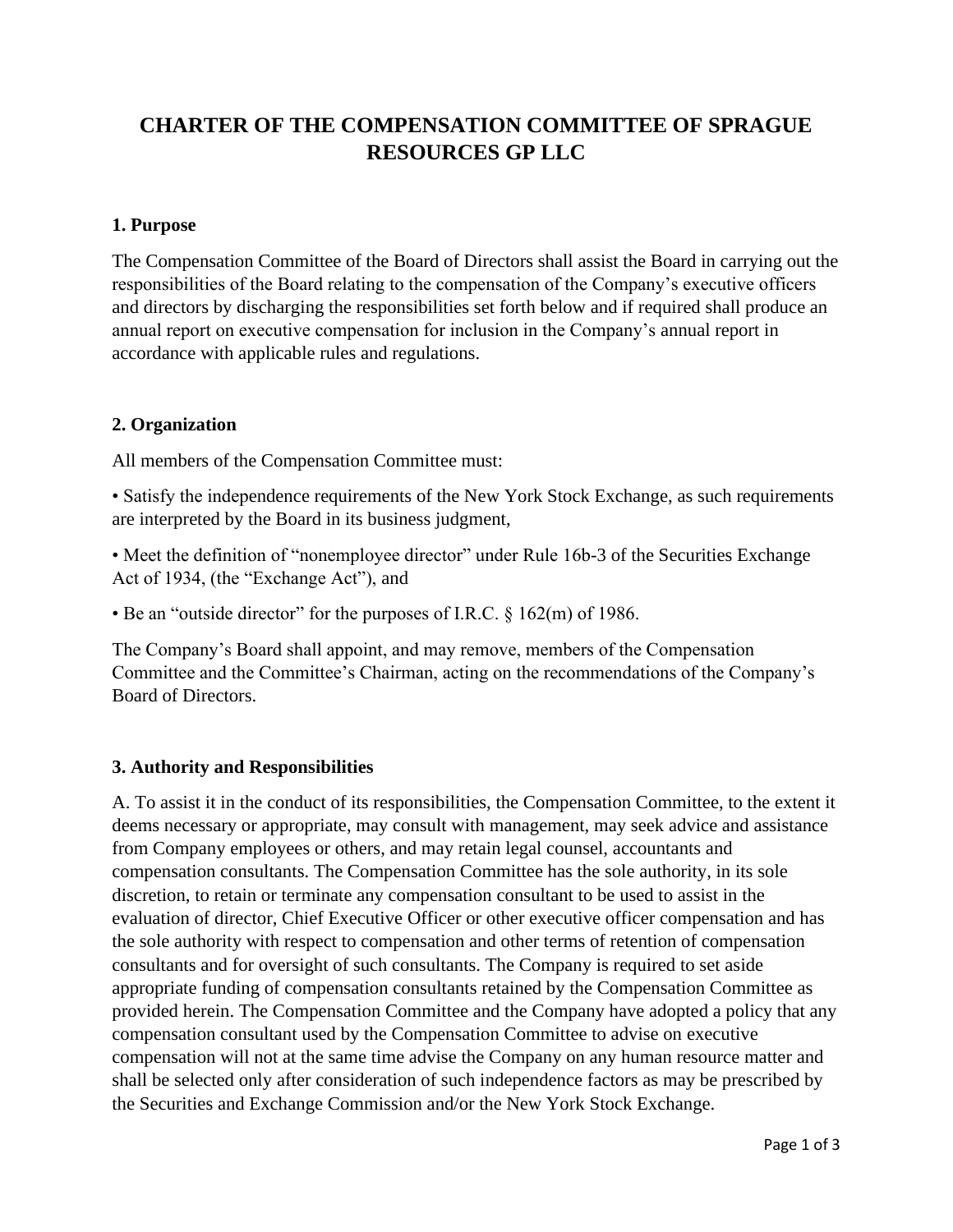B. The Compensation Committee shall report to the Board, as appropriate. The Compensation Committee may delegate any of its responsibilities and duties to one or more members of the Compensation Committee, except to the extent such delegation would be inconsistent with the requirements of the Exchange Act, or the listing rules of the New York Stock Exchange.

C. The Compensation Committee shall:

• Review corporate goals and objectives relevant to the Chief Executive Officer's compensation and evaluate the Chief Executive Officer's compensation in light of those goals and objectives. Based on that evaluation, the Compensation Committee shall determine and approve the compensation of the Chief Executive Officer, with the exception of the Chief Executive Officer's base compensation, which shall be approved by the independent directors on the full Board following the recommendation of the Compensation Committee;

• Determine and approve the compensation of the Company's other executive officers;

• In establishing compensation for the executive officers, consider the recommendations of an independent compensation consultant, performance against the officer's goals and objectives, and the Company's relative performance;

• Make recommendations to the Board with respect to incentive compensation plans and equitybased plans of the Company that are subject to board approval and review, approve, and administer the incentive compensation plans in which any executive officer of the Company participates and all equity-based plans of the Company. The Compensation Committee may delegate responsibilities to administer and make grants under such plans to management to the extent contemplated by the documents governing such plans, except to the extent such delegation would be inconsistent with applicable law or regulation or with the listing rules of the New York Stock Exchange. The Compensation Committee may approve awards (with or without ratification of the Board) as may be required to comply with applicable tax rules;

• Review, at least annually, the compensation of directors who are not then serving as full-time employees of Sprague Resources GP LLC (hereinafter "Sprague") or any of its subsidiaries and recommend for approval by the Board any change in the compensation of such directors. In recommending director compensation, the Compensation Committee shall take comparable director fees into account and review any arrangement that could be viewed as indirect director compensation. The Compensation Committee will consider, as appropriate, substantial charitable contributions made to organizations with which a director is affiliated and any consulting contracts with, or other indirect compensation to, a director, when determining the form and amount of director compensation;

• Review and discuss with management and the Compensation Committee's independent compensation consultant (if any) potential risks associated with the Company's compensation policies and practices, including its incentive compensation plans, and review these risks with the Board as appropriate;